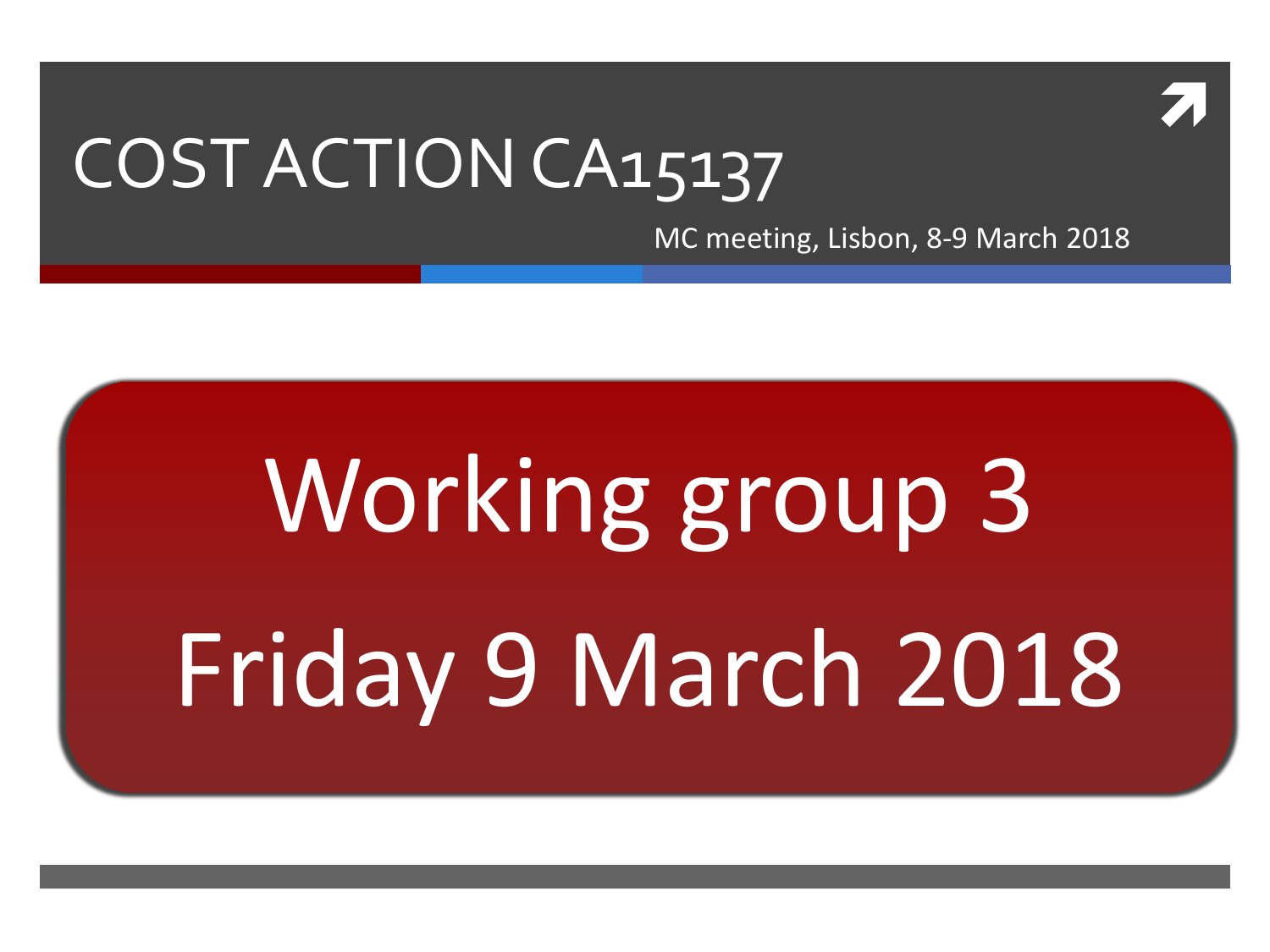

#### COST ACTION CA15137

MC meeting, Lisbon, 8-9 March 2018

Are book publications disappearing from scholarly communication in the social sciences and humanities?

Tim Engels, Andreja Istenič Starčič, Emanuel Kulczycki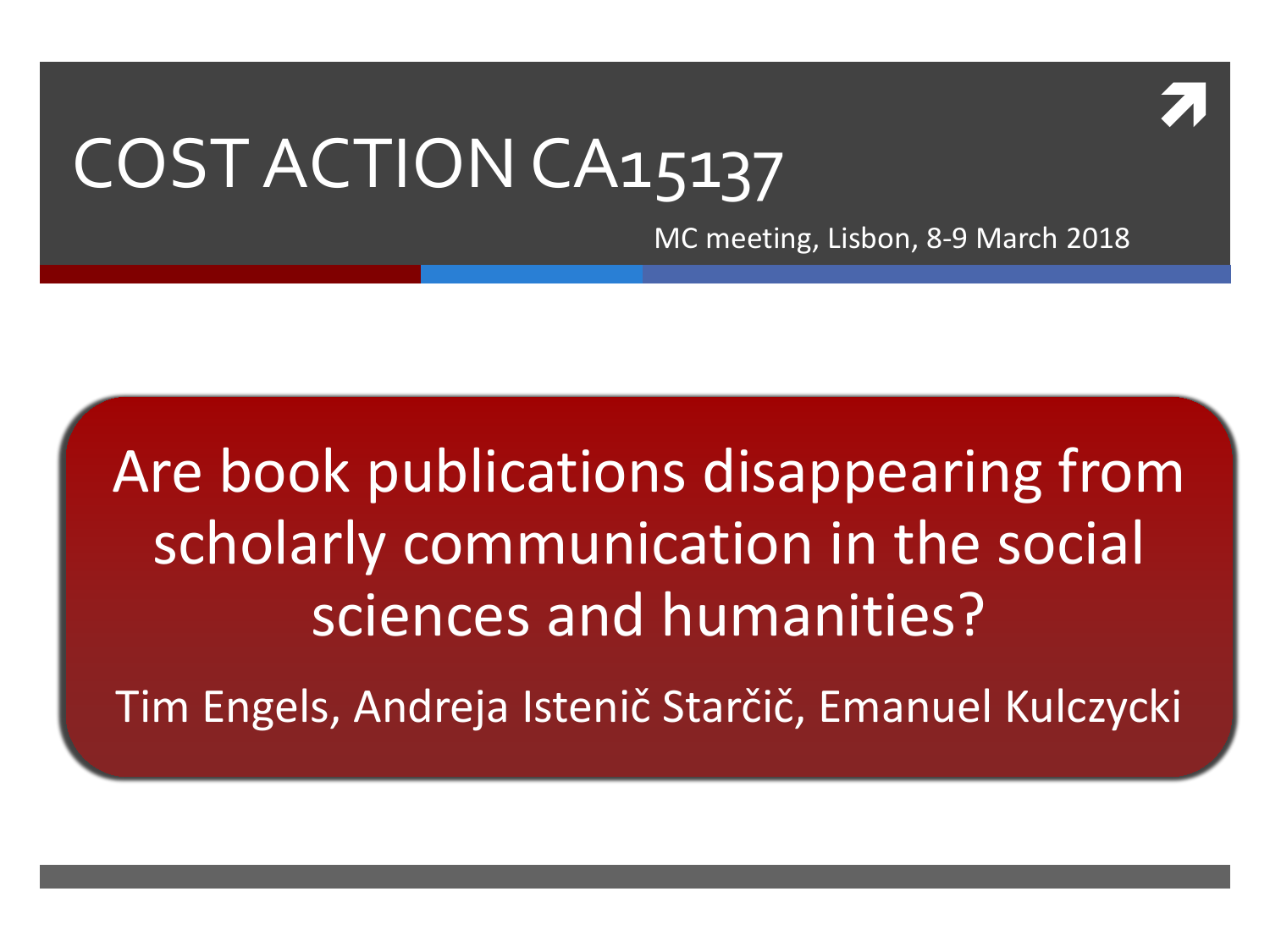#### Introduction

- $\blacktriangledown$  The purpose of this study is to analyse the evolution of the shares of scholarly book publications in the SSH in Flanders, Poland and Slovenia
- **In the SSH book publishing takes a prominent role, both in terms of** communicating with international peers and with a broader intelligentsia (Hicks, 2004; Verleysen & Engels, 2014)
- **T** Several criticisms of scholarly book publishing have been voiced
	- **7** Steven Harnad, for example, advised against book chapters already in 1986
	- **7** In an overview of 2005, Chris Nederman warns that in academic evaluation contexts book chapters and edited volumes are hardly taken into account
	- **7** Blaise Cronin, among others, points out however that in some humanities disciplines the publication of a monograph remains a requirement for obtaining tenure (in the US and Anglo-Saxon context); at the same time the immanent disappearance of the scholarly monograph has been predicted (Thompson, 2002)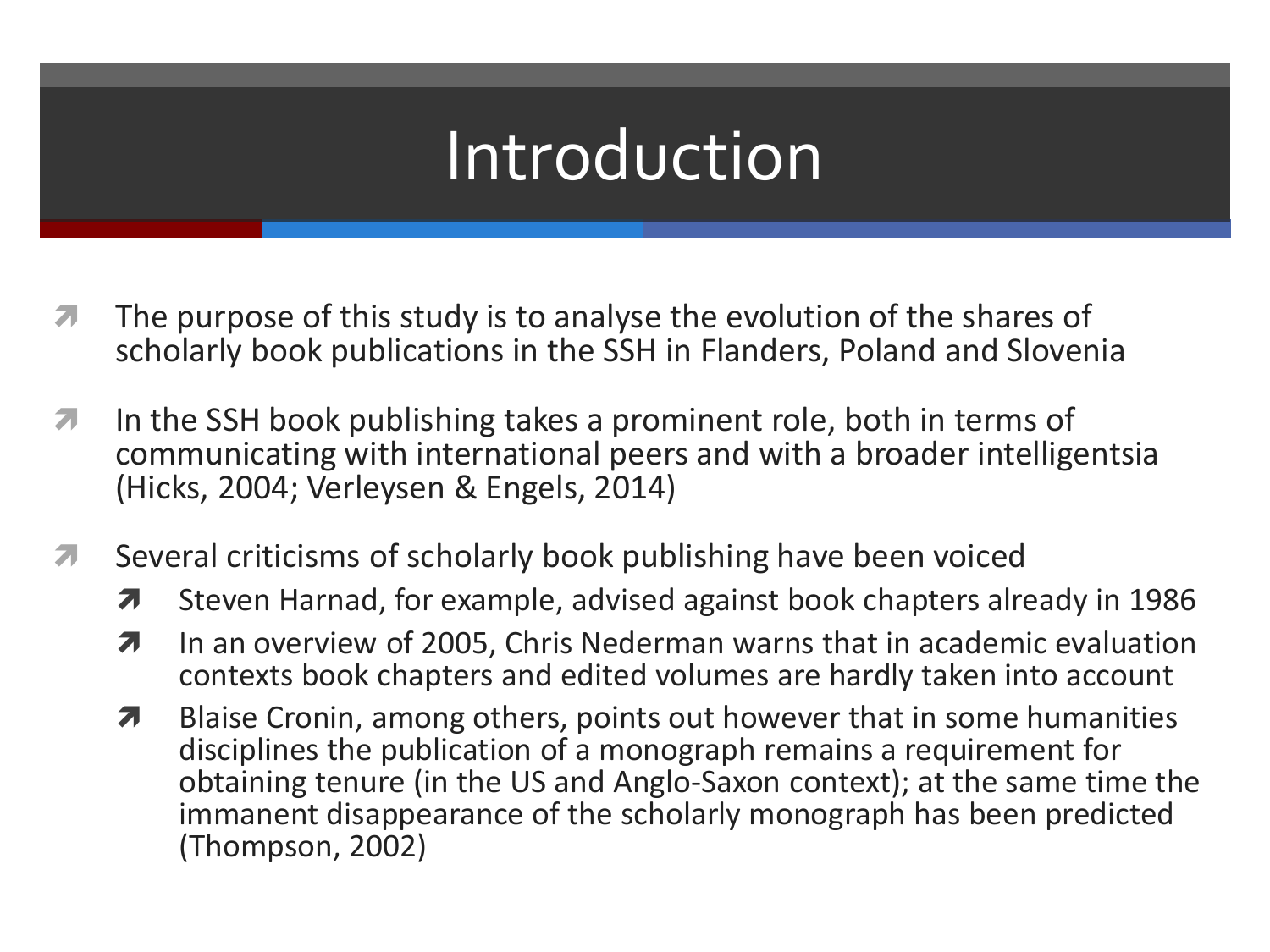## What is the share of book publishing?

- **T** For the Nordic countries a share of 4,9% of monographs and 29,5% of book chapters is reported (NordForsk, 2018)
- **A** Edited volumes, however, are included in only a few systems (see Kulczycki et al, 2018, presented yesterday), making it difficult to study the evolution of the total share of scholarly book publishing, especially over longer time spans
- **T** Engels et al (2012) reported stable shares for the humanities and a declining share for the social sciences, for the period 2000-2009, i.e. when book publications were not taken into account in the Flemish PRFS
- **T** Kulczycki et al, 2018, shows considerable difference from country to country, with stable shares in some (including Flanders), potential declines in others (including Slovenia), and large fluctuations in others (especially Poland)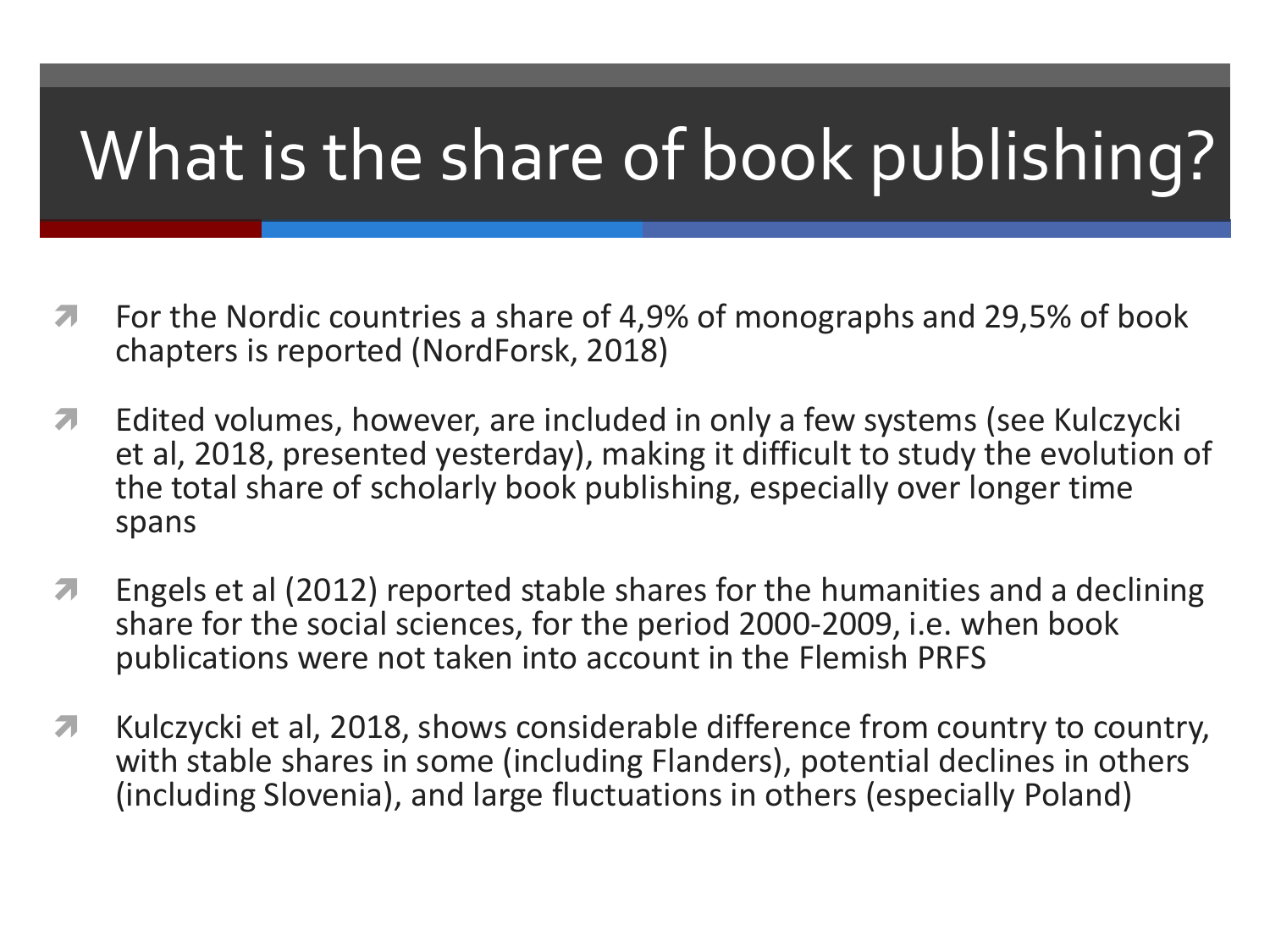#### Factors that may influence book publishing

- Factors relating to publication processes
- Factors relating to the findability and visibility of publications
- Factors relating to academic evaluation contexts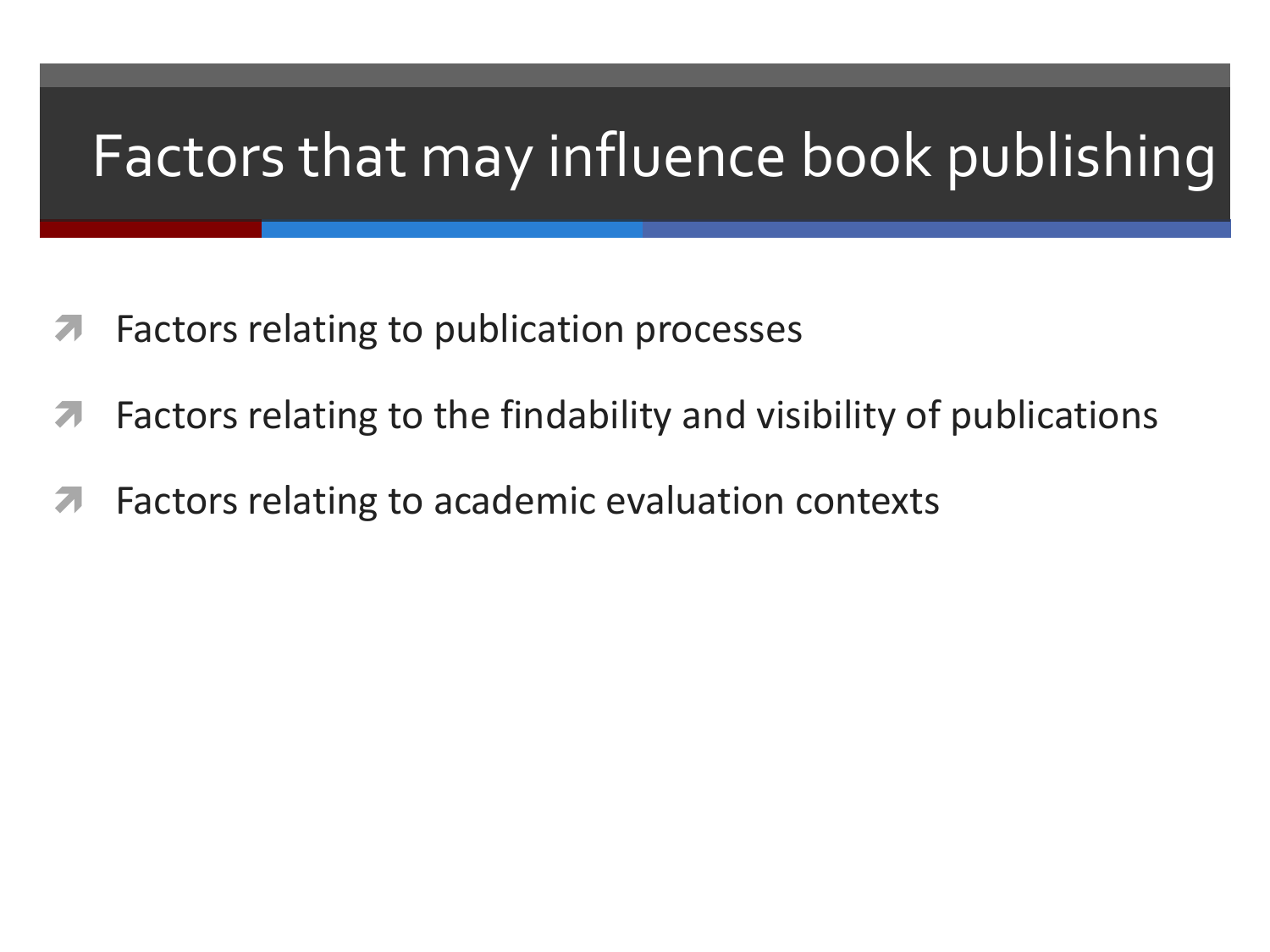## Publication process

- May be slow when publishing in an edited volume (cf. Harnad, 1986)
- **7** With e-publishing some volumes may produce contents as quasijournals, yet most still have the traditional 'wait until everyone is ready' approach
- **A** Book publishing may not be whole compatible with the 'be first' requirement in many fields. In humanities, however, this may be less important
- **T** Self-publishing and printing on demand may stimulate book publishing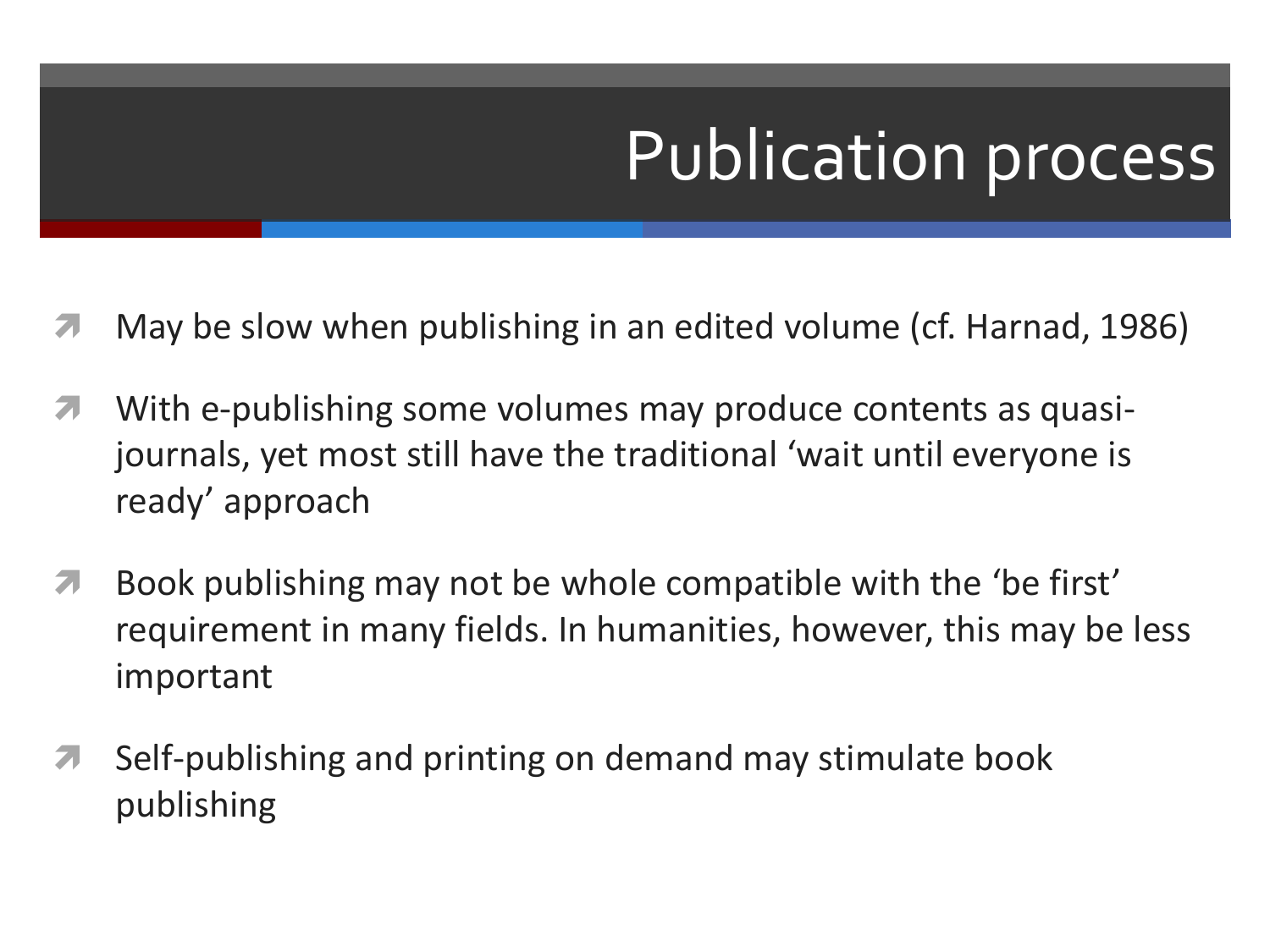#### Findability and visibility of publications

- Physical entities are more difficult to get into your hands then electronic entities
- **A** Book publications are under-indexed in international systems, especially in citation systems
- **T** Citations of books are hard to trace, even in the most advanced 'open' systems like Google Scholar and Microsoft Academic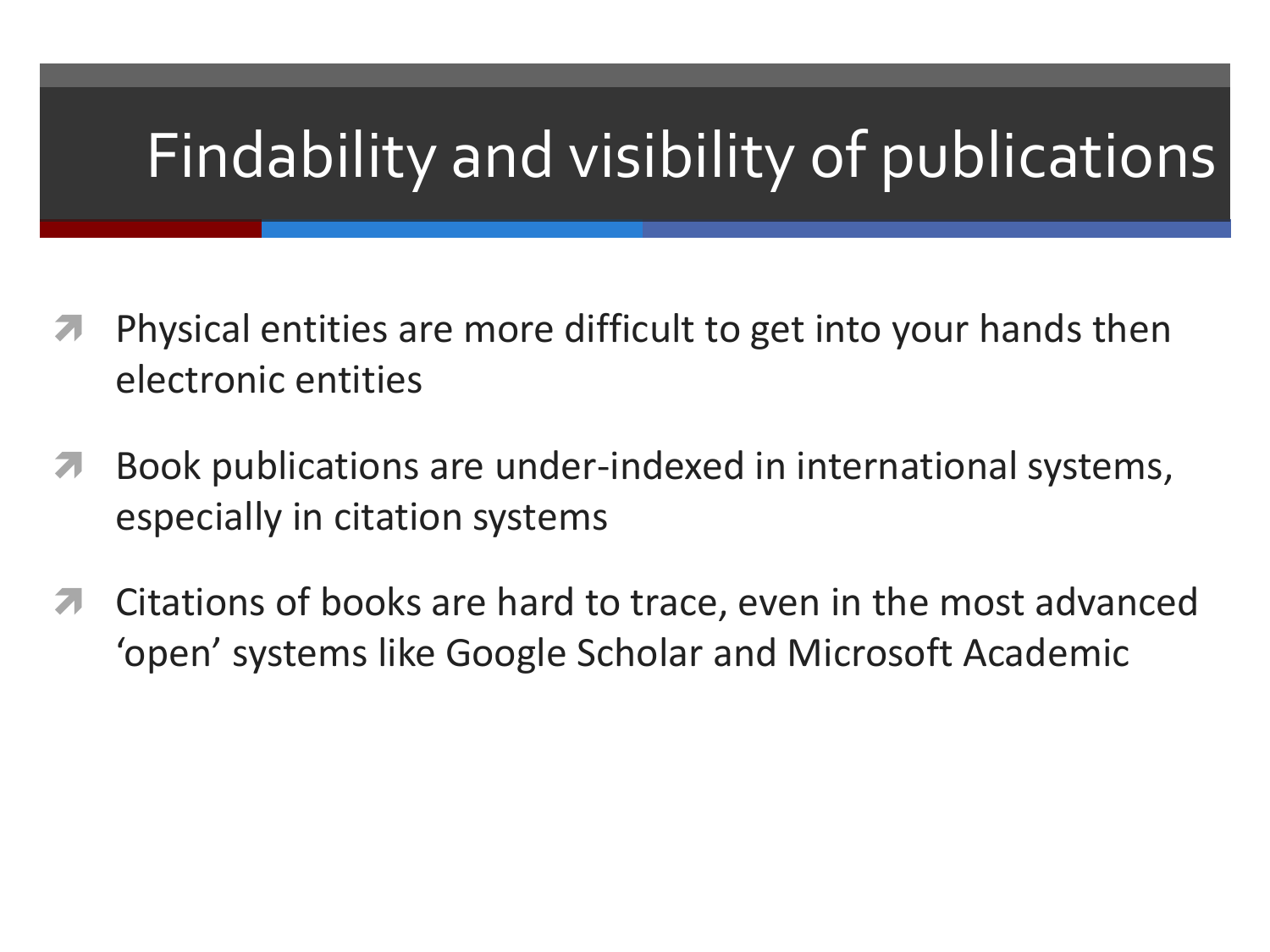#### Academic evaluation contexts

- A requirement for publishing a monograph in view of tenure may be getting less common in the humanities
- Lists of publishers, book series, peer review labels and listing of peer reviewers have emerged in the frame of evaluation processes and PRFSs in several countries, making peer review of book publications (somewhat) explicit
- Comprehensive coverage databases may reaffirm the importance of book publications in a more formal way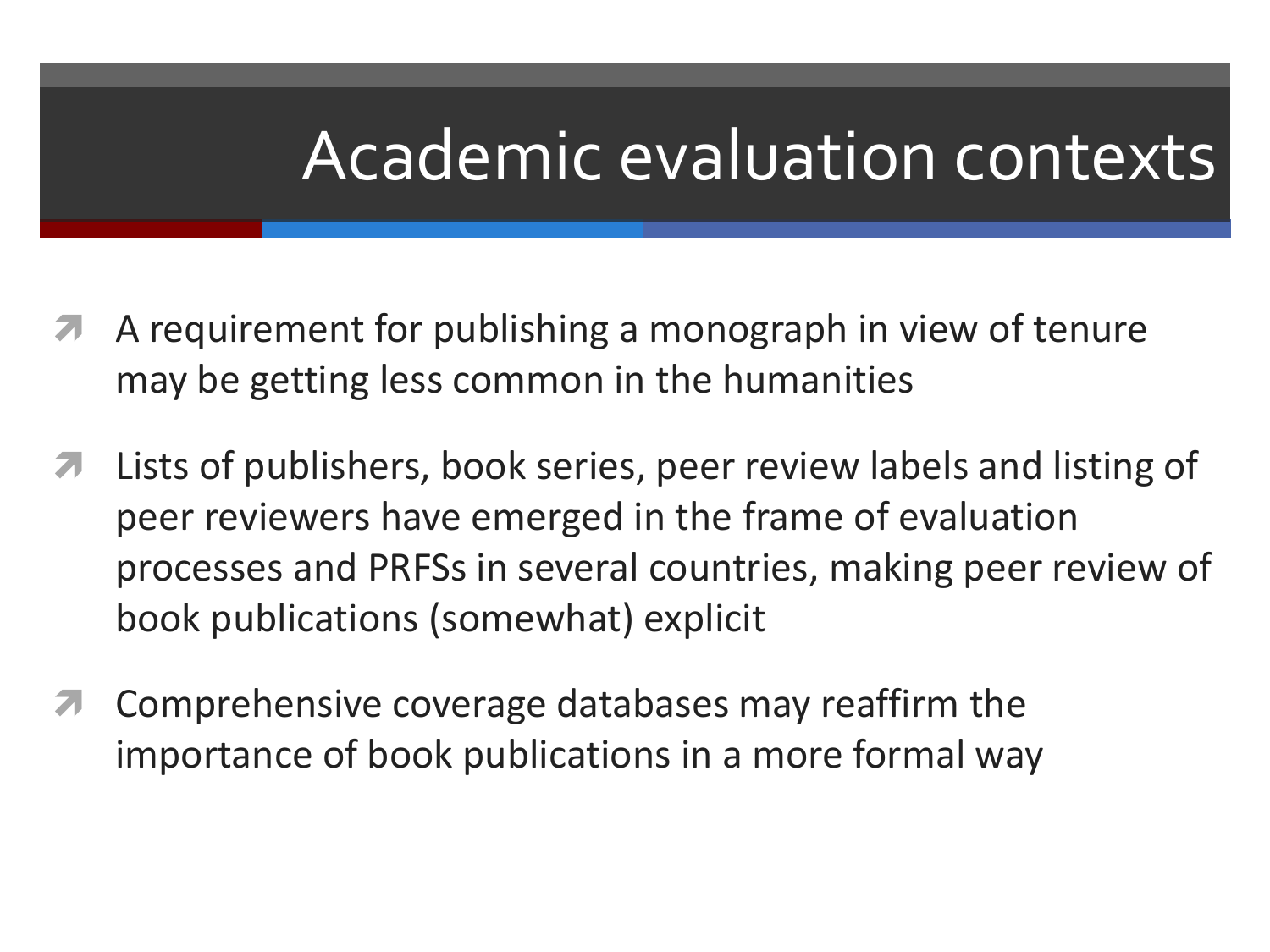## In sum, aim of the study

- Analyse the evolution of the shares of scholarly book publications in the SSH in Flanders, Poland and Slovenia
- **T** For the years 2004-2015 for Flanders and Slovenia
- **In the case of Flanders, the GPRC label for books was introduced at** the end of 2009/beginning of 2010 in the context of the expansion of the local PRFS to non-WoS publications from that year onwards
- **T** For the years 2011-2015 for Poland, allowing us to benchmark the considerable change around 2013 with fluctuations observed over a longer timespan in Flanders and Slovenia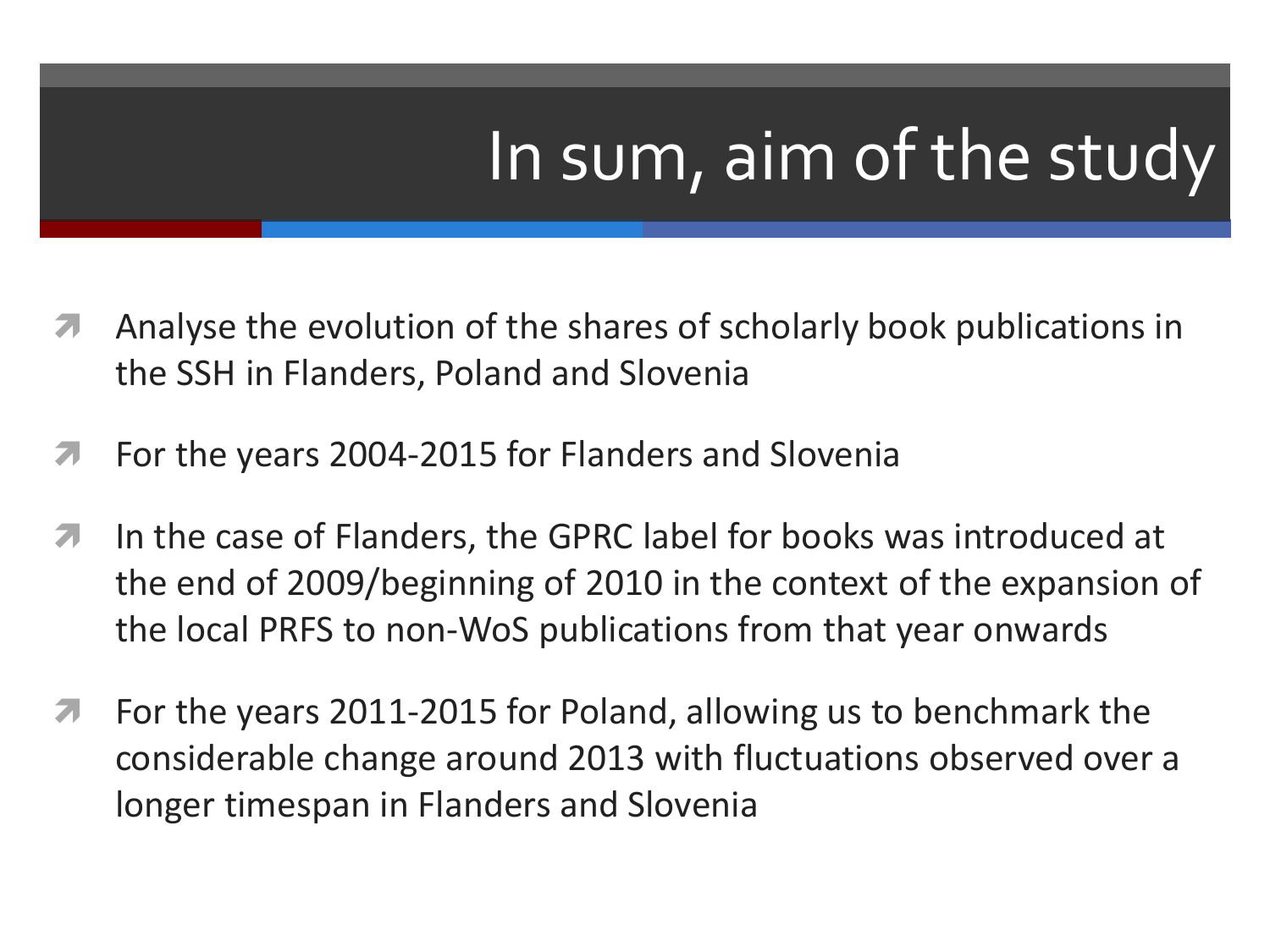## In sum, aim of the study

- Analyse the evolution of the shares of scholarly book publications in the SSH in Flanders, Poland and Slovenia
- **T** For the years 2004-2015 for Flanders and Slovenia
- **In the case of Flanders, the GPRC label for books was introduced at the end** of 2009/beginning of 2010 in the context of the expansion of the local PRFS to non-WoS publications from that year onwards
- **T** For the years 2011-2015 for Poland, allowing us to benchmark the considerable change around 2013 with fluctuations observed over a longer timespan in Flanders and Slovenia
- To contribute to the ASLIB Journal of Information Management special issue on book evaluation